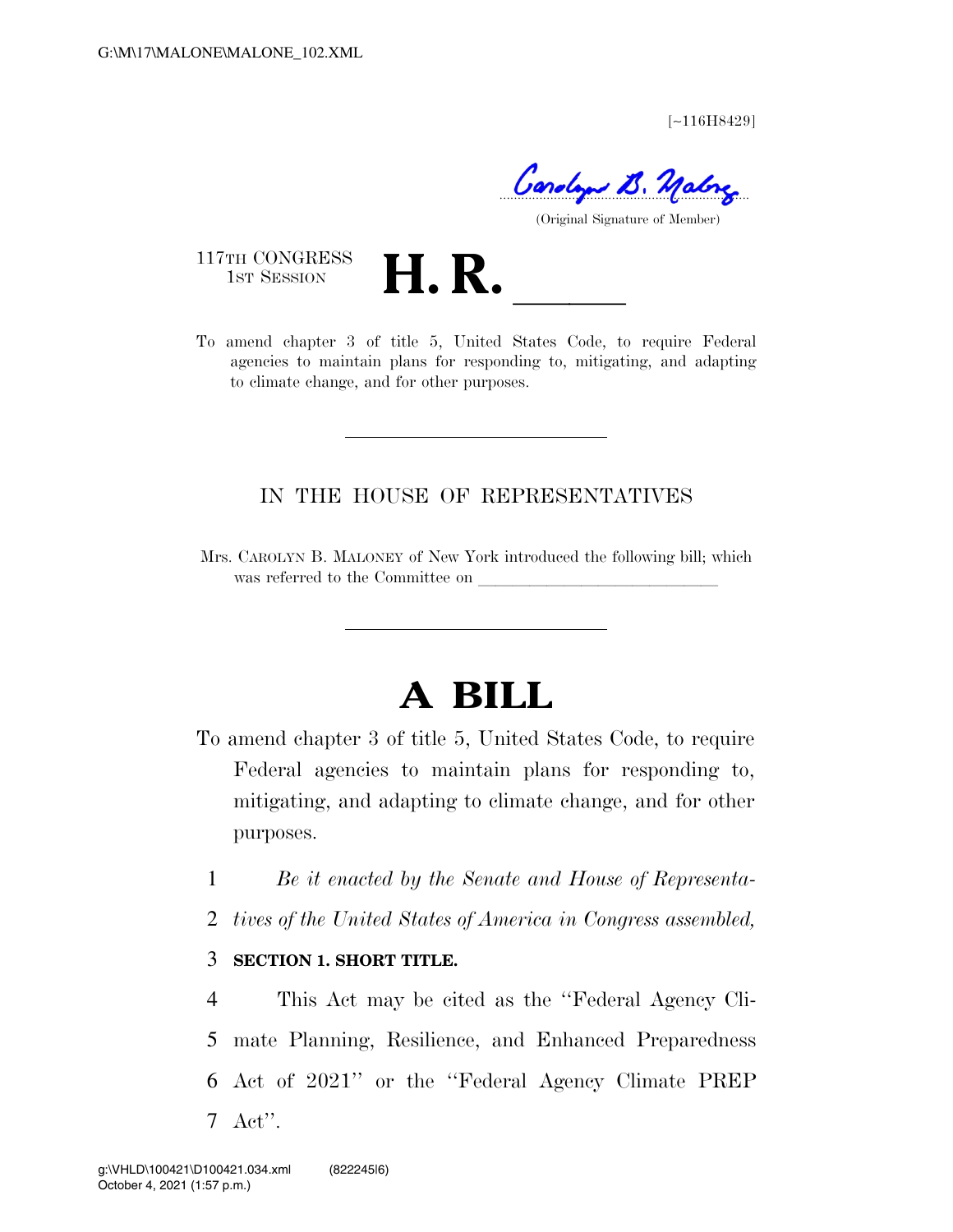## **SEC. 2. CLIMATE ACTION PLANS.**

 (a) AMENDMENT.—Chapter 3 of title 5, United States Code, is amended by adding at the end the fol-lowing new subchapter:

''SUBCHAPTER III—GOVERNMENT-WIDE

COORDINATION ON CLIMATE CHANGE

## **''§ 321. Definitions**

''In this subchapter:

9 "(1) ADAPTATION.—The term 'adaptation' means adjustment to natural or human systems in response to actual or expected climate change, in- cluding both sudden-onset and slow-onset climate change-related risks or events assessed through his- torical data, recent climate conditions and risks, and climate change projections, to minimize negative im- pacts on human health and safety, equity, eco-systems, and the environment.

18 ''(2) AGENCY.—The term 'agency' has the meaning given the term 'Executive agency' under section 105, but does not include the Government Accountability Office.

22 "(3) CLIMATE CHANGE.—The term 'climate change' means the long-term change in the average weather patterns influencing local, regional, and global climates, that are primarily driven by human-produced greenhouse gas emissions, and observed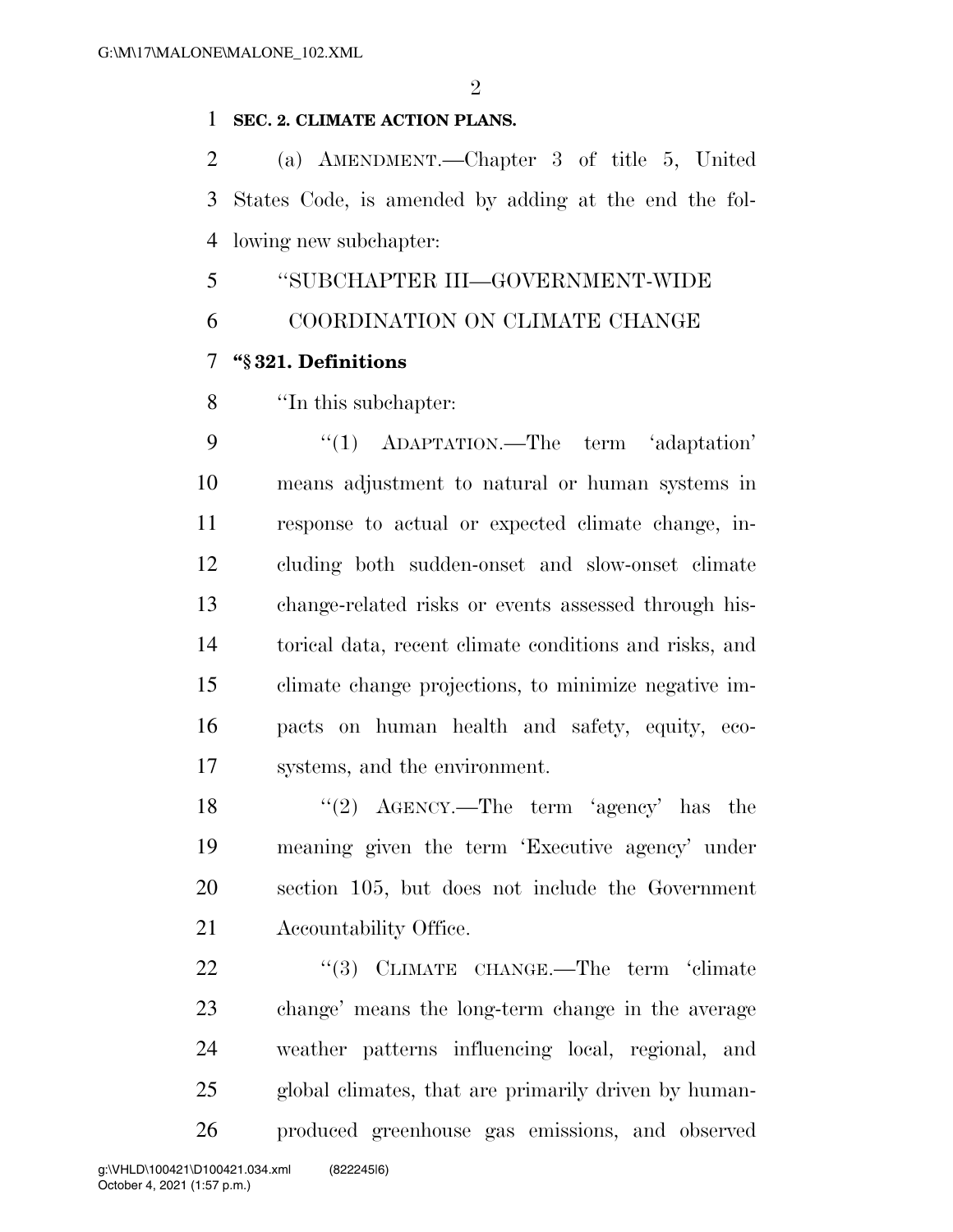through key indicators including global land and ocean temperature increases, rising sea levels, loss of polar and mountain glacier ice, cloud and vegetation cover changes, and increases in extreme weather such as hurricanes, heatwaves, wildfires, droughts, floods, and precipitation. ''(4) DIRECTOR.—The term 'Director' means the Director of the Office of Management and Budg- et.  $(5)$  DISADVANTAGED COMMUNITY.—The term 'disadvantaged community' means a community that is harmed by environmental, economic, or socio- economic injustice, and includes a community that— 14 ''(A) has a high concentration of low-in- come and low-wealth households, including households comprised primarily of members of groups that have historically experienced dis- crimination on the basis of race, gender, na- tional origin, or ethnicity (including Black, In- digenous, Latinx, Arab, Asian, and Pacific Is-21 lander communities); 22 "'(B) faces economic transition, deindustrialization, historic underinvestment, or

poverty; or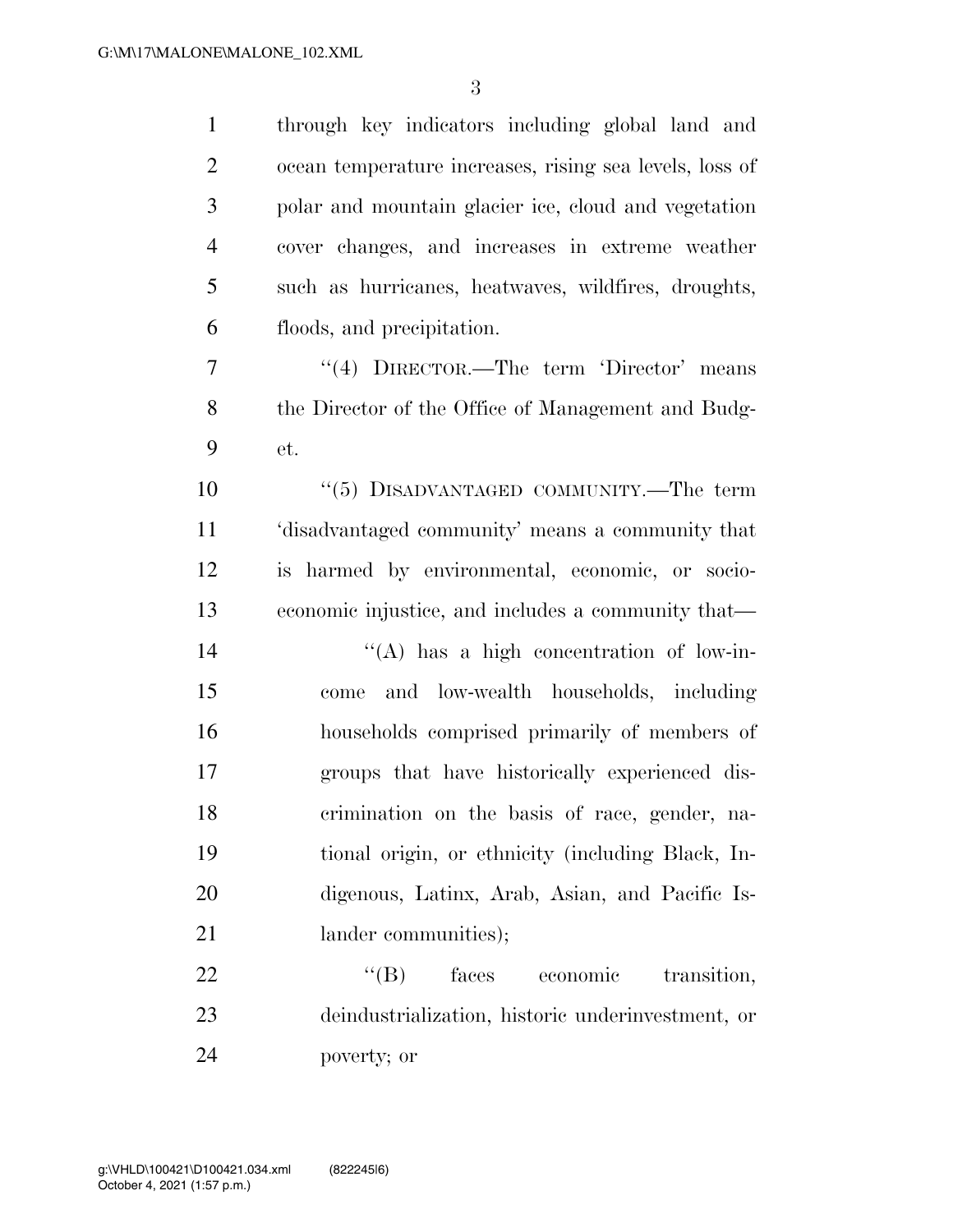| $\mathbf{1}$   | "(C) is an environmental justice commu-            |
|----------------|----------------------------------------------------|
| $\overline{2}$ | nity.                                              |
| 3              | $``(6)$ ENVIRONMENTAL JUSTICE COMMUNITY.—          |
| $\overline{4}$ | The term 'environmental justice community' means   |
| 5              | a low-income or low-wealth community facing envi-  |
| 6              | ronmental injustice, including any community that— |
| 7              | $\lq\lq$ is located nearest to an existing area    |
| 8              | of grave environmental pollution or degradation;   |
| 9              | "(B) bears a burden of negative public             |
| 10             | health effects of pollution;                       |
| 11             | $\lq\lq$ (C) includes one or more sites of —       |
| 12             | "(i) a facility that is a part of a pol-           |
| 13             | luting industry;                                   |
| 14             | $``$ (ii) a waste dump; or                         |
| 15             | "(iii) a facility for resource extraction;         |
| 16             | "(D) experiences a high incidence of cli-          |
| 17             | mate change impacts and disasters;                 |
| 18             | $\lq\lq(E)$ has been excluded or harmed by rac-    |
| 19             | ist or discriminatory policies that have resulted  |
| 20             | in economic or health disparities;                 |
| 21             | $\lq\lq(F)$ has a land-based or food subsistence   |
| 22             | culture that is experiencing ecosystem disrup-     |
| 23             | tion and devastation;                              |
| 24             | $\lq\lq(G)$ faces relocation and resettlement re-  |
| 25             | sulting from—                                      |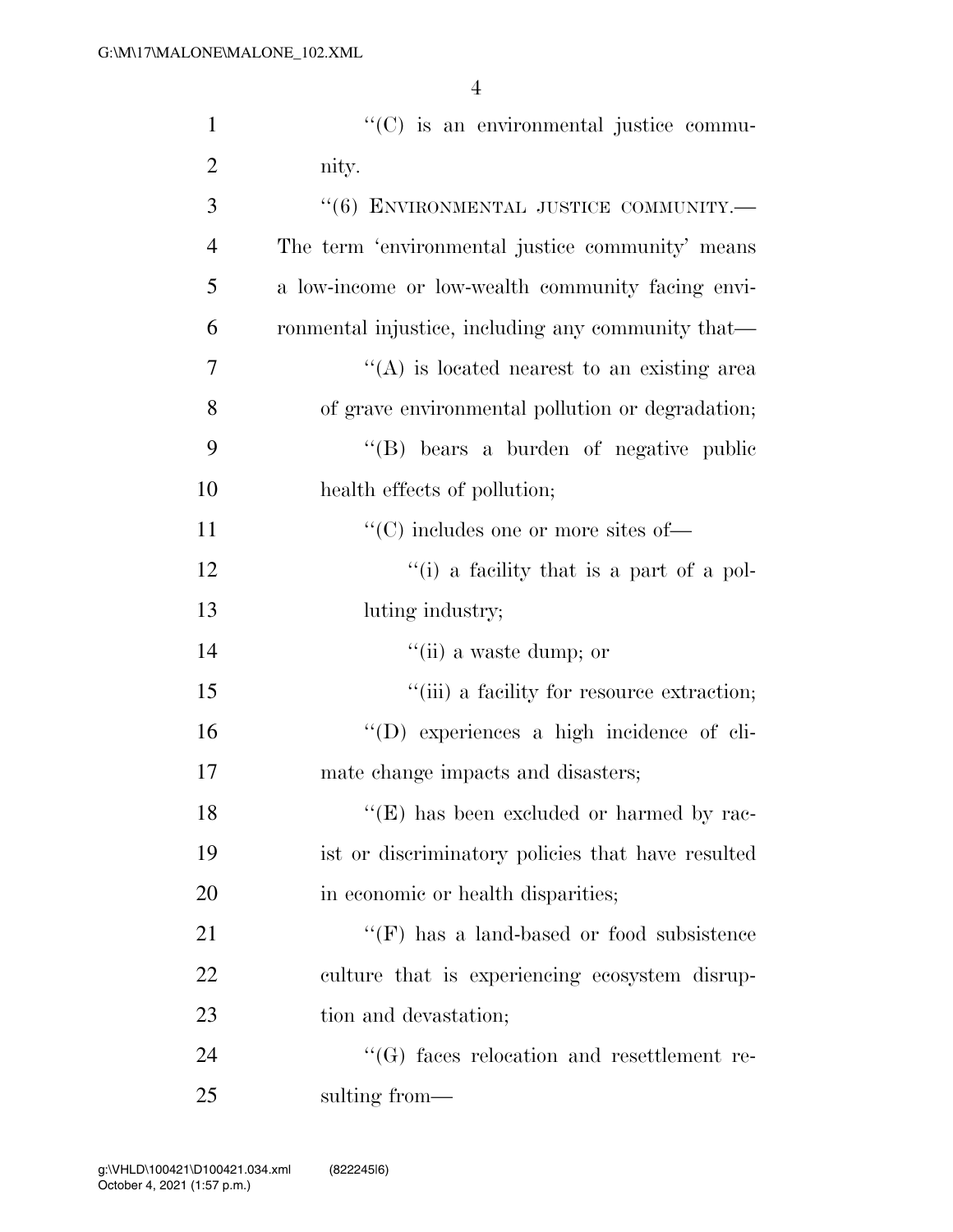| $\mathbf{1}$   | $f'(i)$ climate change;                                 |
|----------------|---------------------------------------------------------|
| $\overline{2}$ | "(ii) impacts to the environment and                    |
| 3              | ecosystems; or                                          |
| $\overline{4}$ | "(iii) impacts associated with eco-                     |
| 5              | nomic inequities; or                                    |
| 6              | $\lq\lq(H)$ is an Indigenous community.                 |
| 7              | "(7) IMPACT.—The term 'impact' means con-               |
| 8              | sequences, both realized and expected, for natural      |
| 9              | and human systems.                                      |
| 10             | "(8) PREPAREDNESS.—The term 'preparedness'              |
| 11             | means actions taken to plan, organize, equip, train,    |
| 12             | and exercise to build, apply, and sustain the capa-     |
| 13             | bilities necessary to prevent, protect against, amelio- |
| 14             | rate the effects of, respond to, and recover from cli-  |
| 15             | mate change-related damages to life, health, prop-      |
| 16             | erty, livelihoods, ecosystems, and national security.   |
| 17             | $\lq(9)$ RESILIENCE.—The term 'resilience' means        |
| 18             | the ability to anticipate, prepare for, and adapt to    |
| 19             | changing conditions and withstand, respond to, and      |
| 20             | recover rapidly from disruptions while ensuring the     |
| 21             | sustainment of mission-critical operations.             |
| 22             | " $(10)$ RISK.—The term 'risk' means an assess-         |
| 23             | ment based on formal analysis of the consequences,      |
| 24             | likelihoods, and responses to the impacts of climate    |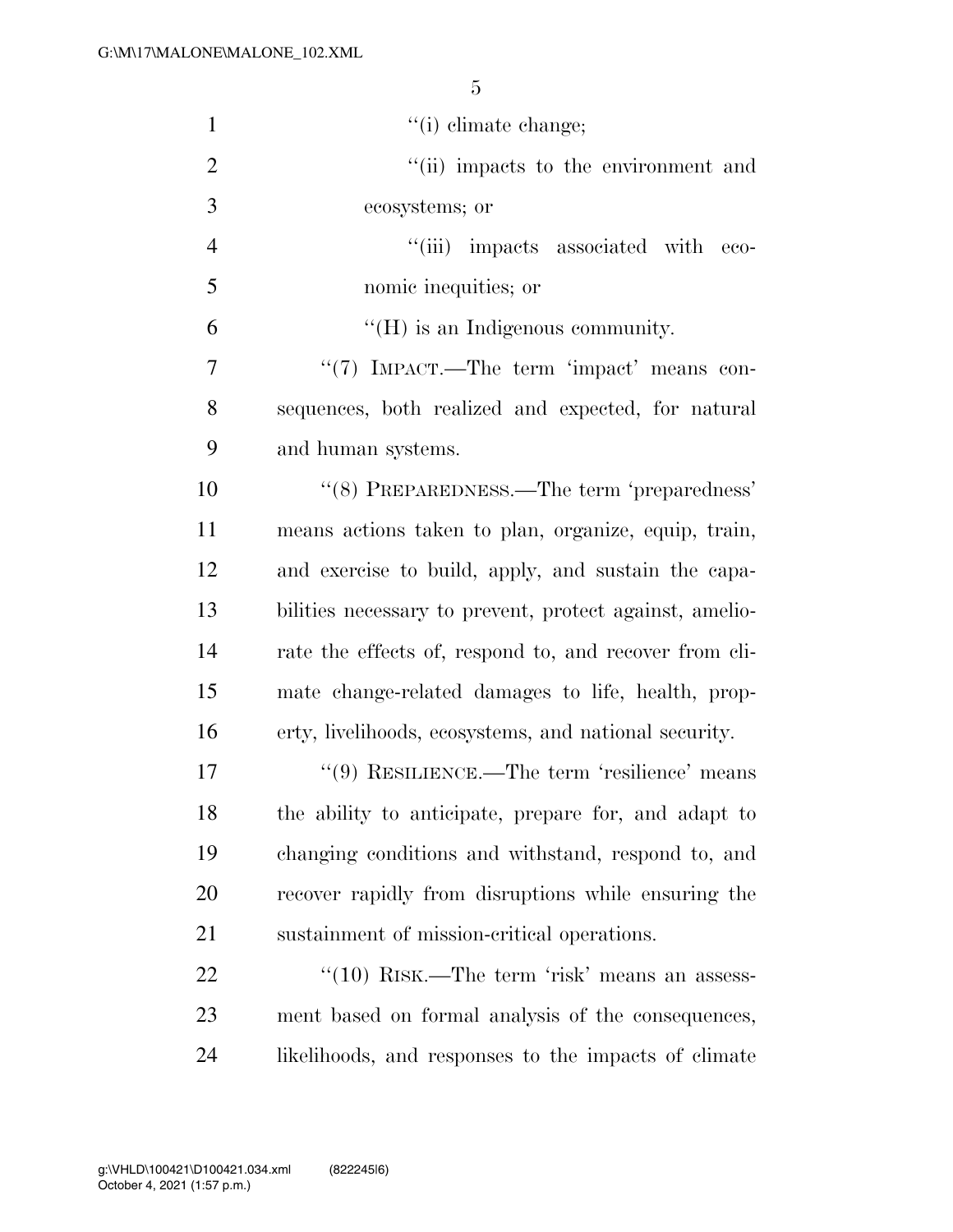change and how societal constraints shape adapta-tion options.

 ''(11) STATE.—The term 'State' means each of the several States, the District of Columbia, each commonwealth, territory, or possession of the United States, and each federally recognized Indian Tribe. 7 "(12) VULNERABLE POPULATION.—The term 'vulnerable population' means groups of individuals, including those with underlying health conditions, subject to greater climate change exposure, or ad- versely impacted by social determinants of health, who experience heightened sensitivity to climate-re-lated health and economic impacts.

#### **''§ 322. Agency climate action plans required**

15 "(a) AGENCY CLIMATE ACTION PLANS REQUIRED.— Not later than 1 year after the date of the enactment of this section, the head of each agency shall submit to the Director and the steering committee of the Council on Federal Agency Climate PREP an agency climate action plan.

21 "(b) CONTENTS OF PLAN.—Each agency climate ac- tion plan submitted pursuant to subsection (a) shall in-clude the following:

24  $\frac{1}{2}$  (1) An identification and assessment of cli-mate change-related impacts on and risks to the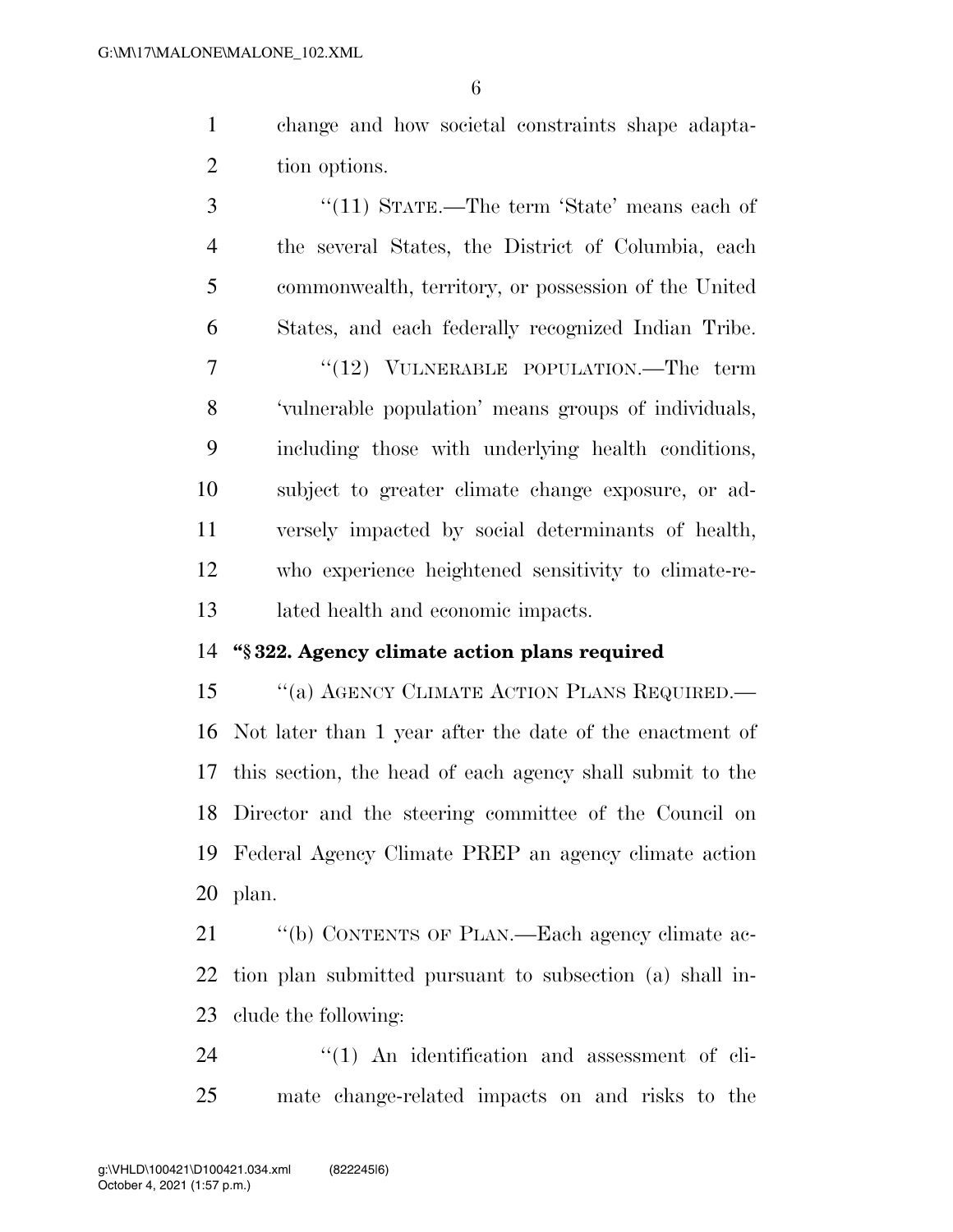ability of the agency to accomplish its missions, op-erations, and programs.

 ''(2) A description of programs, policies, and plans the agency has in place and any additional ac- tion the agency plans to take to mitigate and man- age the impacts and risks identified in paragraph (1) and build resilience, both immediately and at milestones that are 2, 5, 10, and 20 years after the date of the enactment of this section.

 $\frac{10}{3}$  A description of how any climate change- related impact and risk identified under paragraph (1) that is determined by the agency to be so signifi- cant that it impairs the statutory mission or oper-ation of the agency will be addressed.

 ''(4) An assessment of whether implementation of any of the programs, policies, or plans of the agency exacerbates climate change-related impacts and risks.

19  $\frac{1}{2}$  (5) A description of how the agency will con- sider the need to improve climate change adaptation and resilience, including—

 $\mathcal{L}(A)$  an assessment that monetizes the costs and benefits of such improvement, includ- ing the value of climate change adaptation, re-silience, and mitigation; and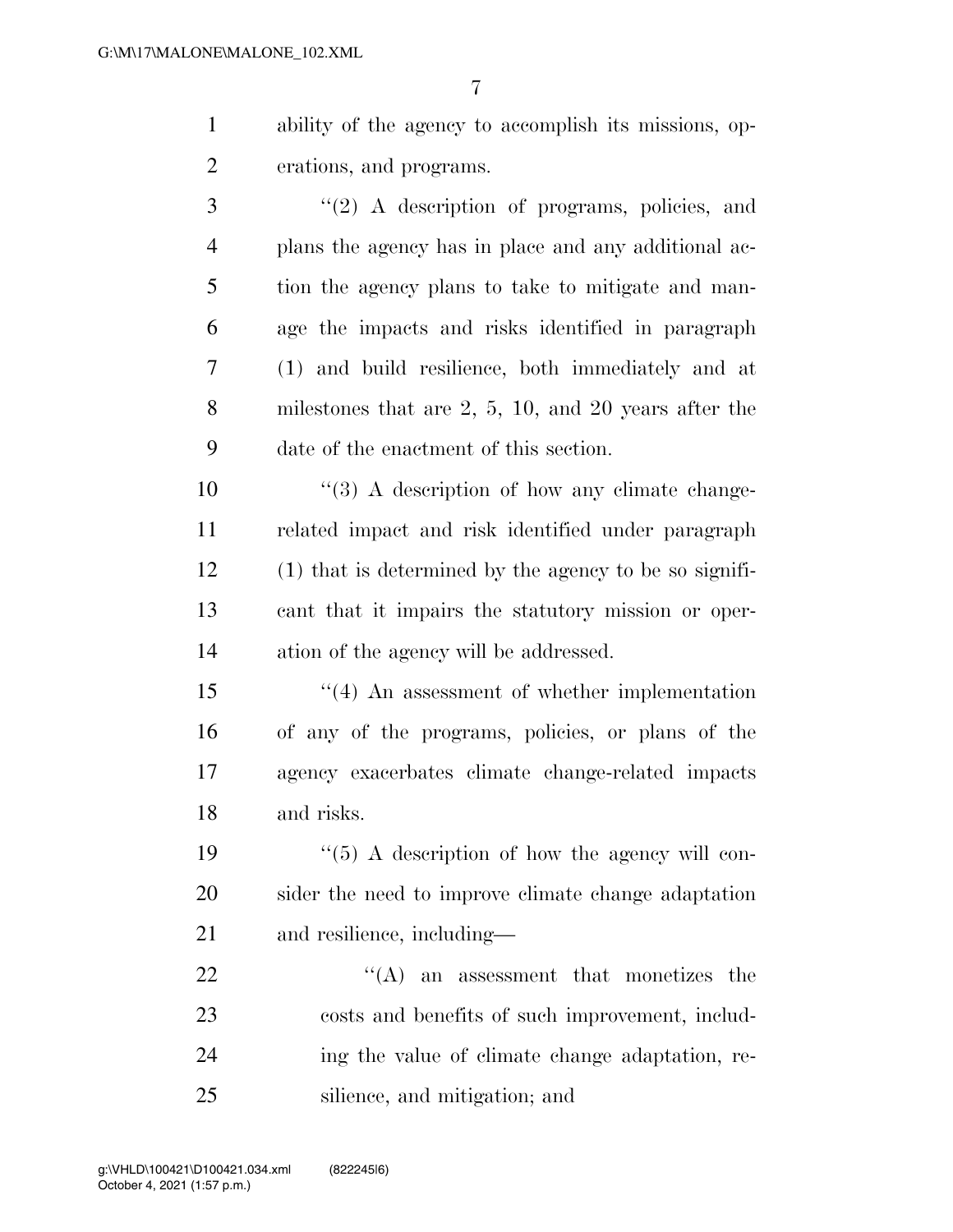| $\mathbf{1}$   | $\lq\lq (B)$ with respect to agency suppliers, sup-          |
|----------------|--------------------------------------------------------------|
| $\overline{2}$ | ply chains, real property investments, and cap-              |
| 3              | ital equipment purchases such as updating                    |
| $\overline{4}$ | agency policies for leasing, building upgrades,              |
| 5              | relocation of existing facilities and equipment,             |
| 6              | and construction of new facilities.                          |
| 7              | $\cdot\cdot$ (6) In the case of the implementation of a pro- |
| 8              | gram that uses cost-benefit analyses, a description of       |
| 9              | any additional methodologies used by the agency to           |
| 10             | incorporate climate change risks into the cost-benefit       |
| 11             | analyses, including the metrics and methodologies            |
| 12             | used.                                                        |
| 13             | $\lq(7)$ An assessment of the efforts of the agency          |
| 14             | to reverse the disproportionate impacts of climate           |
| 15             | change on disadvantaged communities and vulner-              |
| 16             | able populations, including-                                 |
| 17             | $\lq\lq$ a description of opportunities identi-              |
| 18             | fied to reverse such impacts;                                |
| 19             | "(B) a description of progress made in re-                   |
| 20             | versing such impacts; and                                    |
| 21             | $\lq\lq$ (C) a description of the methodology used           |
| 22             | by the agency for actively and widely soliciting             |
| 23             | and receiving input and feedback directly from               |
| 24             | such communities and populations regarding                   |
| 25             | such opportunities and progress.                             |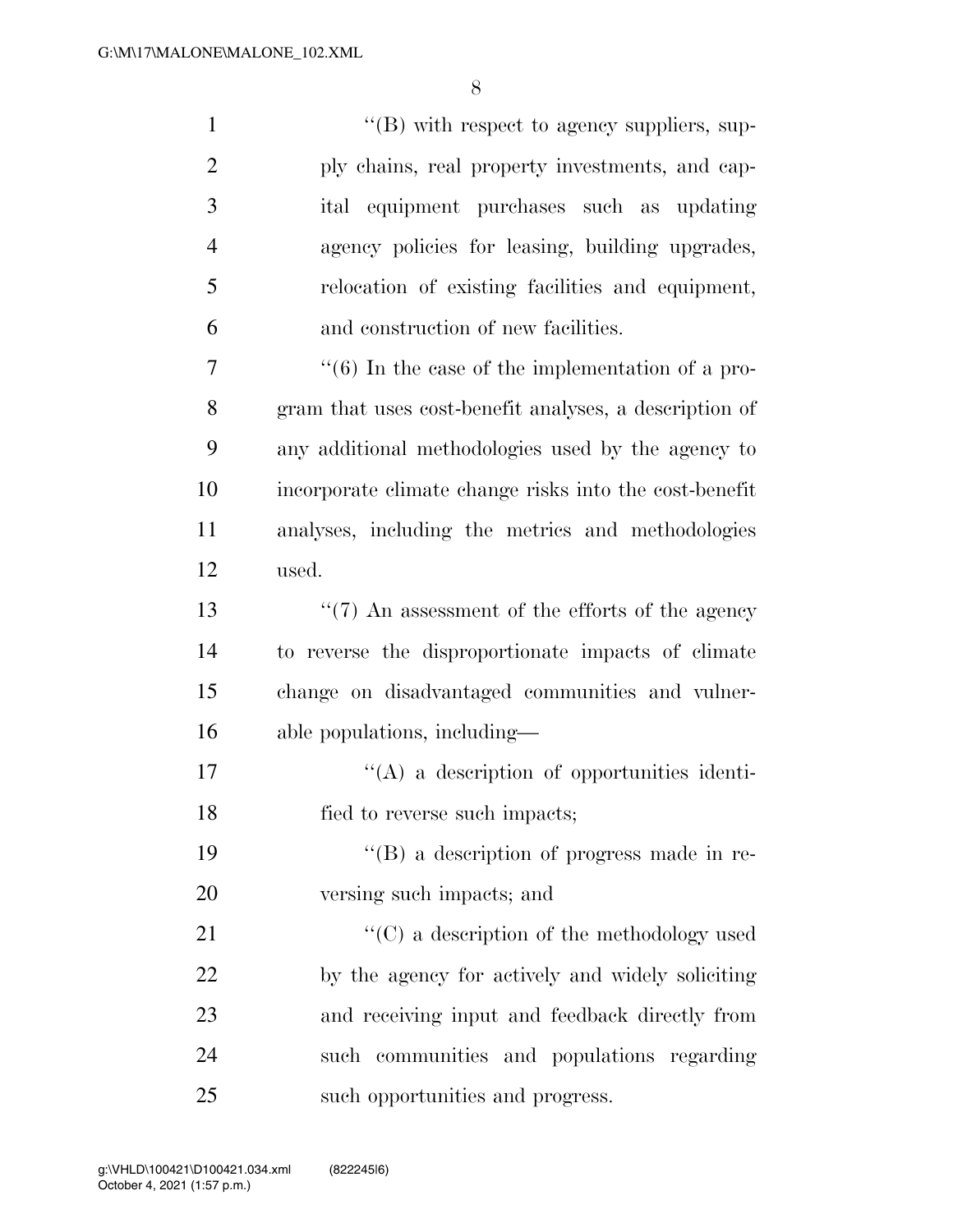1 ''(8) A description of how the agency will pro- mote the preparedness and resilience of the Federal workforce with respect to climate change.

4 ''(9) A description of how the agency will con- tribute to coordinated interagency efforts to support climate change mitigation preparedness, and resil- ience at all levels of government, including collabo- rative work across regional offices of agencies and through coordinated development of information, data, and tools.

 ''(c) PROGRESS REPORTS.—The head of each agency shall submit to the Director and the steering committee of the Council on Federal Agency Climate PREP an an- nual progress report on the implementation of the plans required pursuant to subsection (a), including updated identification and assessments of climate change-related impacts and risks.

#### **''§ 323. Council on Federal Agency Climate PREP**

 ''(a) ESTABLISHMENT.—There is established an interagency council, to be known as the Council on Fed- eral Agency Climate Planning, Resilience, and Enhanced Preparedness, or the Council on Federal Agency Climate PREP (in this section referred to as the 'Council').

 ''(b) LEADERSHIP.—The Director shall serve as the Chair of the Council (in this section referred to as the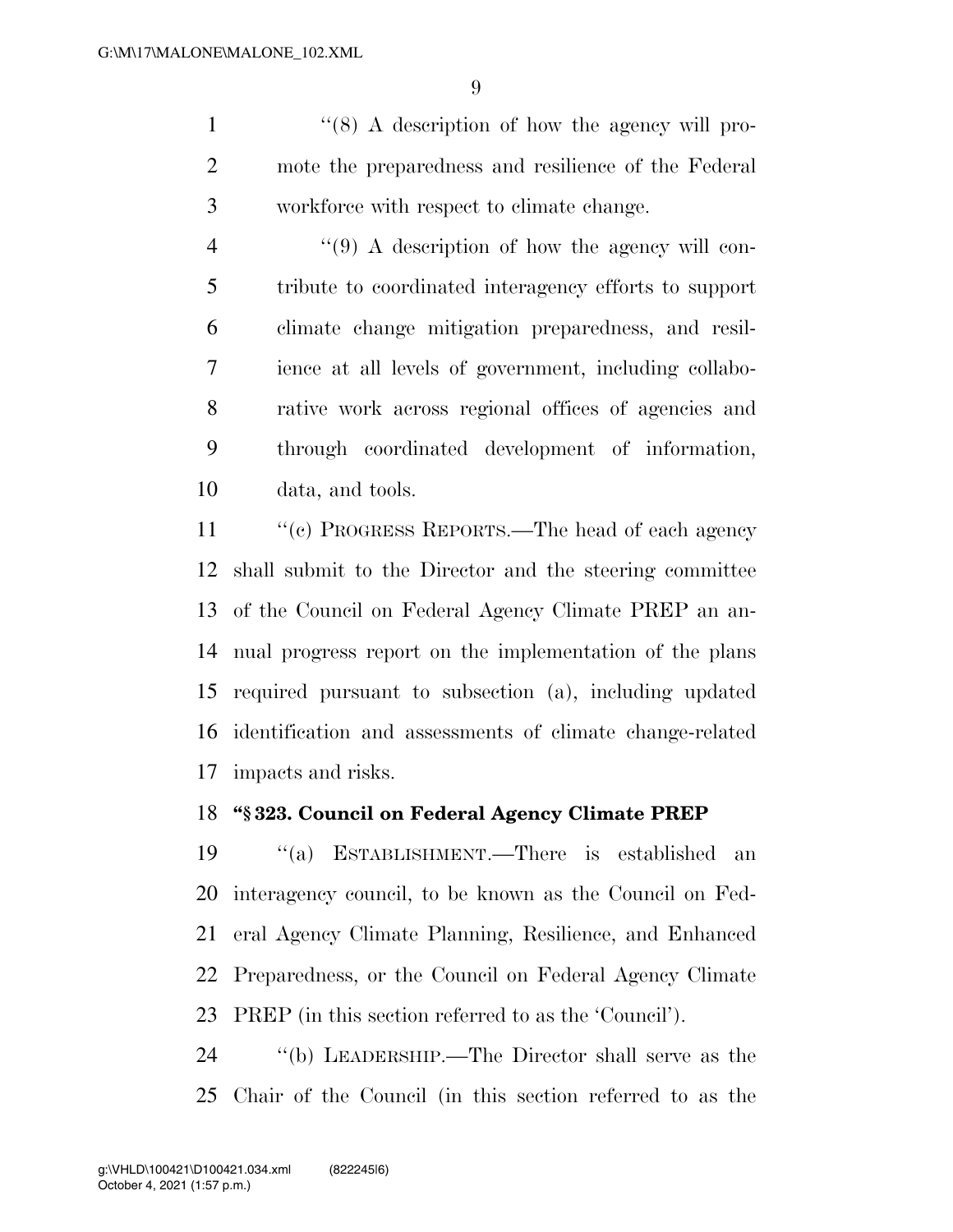'Chair') and shall be guided by a steering committee, which shall determine priorities and strategic direction for the Council in accordance with subsection (f), made up of the National Climate Advisor, the Chair of the Council on Environmental Quality, and the Director of the Office of Science and Technology Policy.

 ''(c) MEMBERS.—In addition to the Chair and steer- ing committee, the Council shall be composed of the fol- lowing members who are senior officials (Deputy Secretary or equivalent officer) from the following:

- 11  $\frac{1}{1}$  The Department of State.
- 12  $\frac{12}{2}$  The Department of the Treasury.
- 13 ''(3) The Department of Defense.
- 14 ''(4) The Department of Justice.
- 15 ''(5) The Department of the Interior.
- 16 ''(6) The Department of Agriculture.
- 17  $\frac{17}{2}$  The Department of Commerce.
- 18 ''(8) The Department of Labor.

19 ''(9) The Department of Health and Human 20 Services.

21 "(10) The Department of Housing and Urban 22 Development.

- 23 ''(11) The Department of Transportation.
- 24  $\frac{1}{2}$  The Department of Energy.
- 25 "(13) The Department of Education.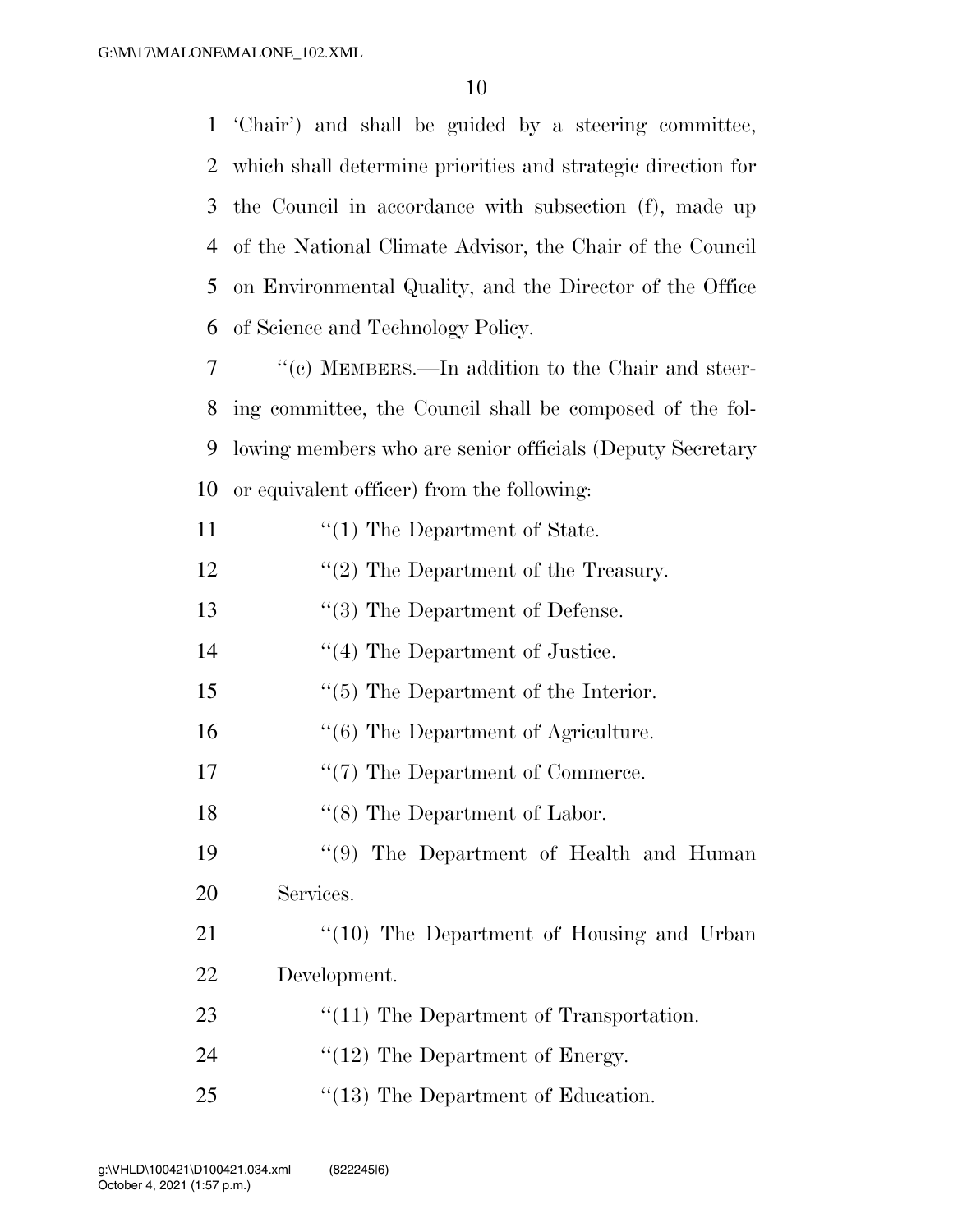| $\mathbf{1}$   | $\cdot$ (14) The Department of Veterans Affairs. |
|----------------|--------------------------------------------------|
| $\overline{2}$ | "(15) The Department of Homeland Security.       |
| 3              | "(16) The United States Agency for Inter-        |
| $\overline{4}$ | national Development.                            |
| 5              | $\lq(17)$ The Army Corps of Engineers.           |
| 6              | "(18) The Environmental Protection Agency.       |
| $\overline{7}$ | $\lq(19)$ The General Services Administration.   |
| 8              | "(20) The Millennium Challenge Corporation.      |
| 9              | "(21) The National Aeronautics and Space Ad-     |
| 10             | ministration.                                    |
| 11             | "(22) The U.S. Small Business Administration.    |
| 12             | $\lq(23)$ The Corporation for National and Com-  |
| 13             | munity Service.                                  |
| 14             | "(24) The Office of Personnel Management.        |
| 15             | $\lq(25)$ The Nuclear Regulatory Commission.     |
| 16             | "(26) The Office of the Director of National In- |
| 17             | telligence.                                      |
| 18             | "(27) The Council of Economic Advisers.          |
| 19             | "(28) The National Economic Council.             |
| 20             | $\lq(29)$ The Domestic Policy Council.           |
| 21             | "(30) The Office of Management and Budget.       |
| 22             | "(31) The White House Office of Public En-       |
| 23             | gagement and Intergovernmental Affairs.          |
| 24             | "(32) The United States Trade Representative.    |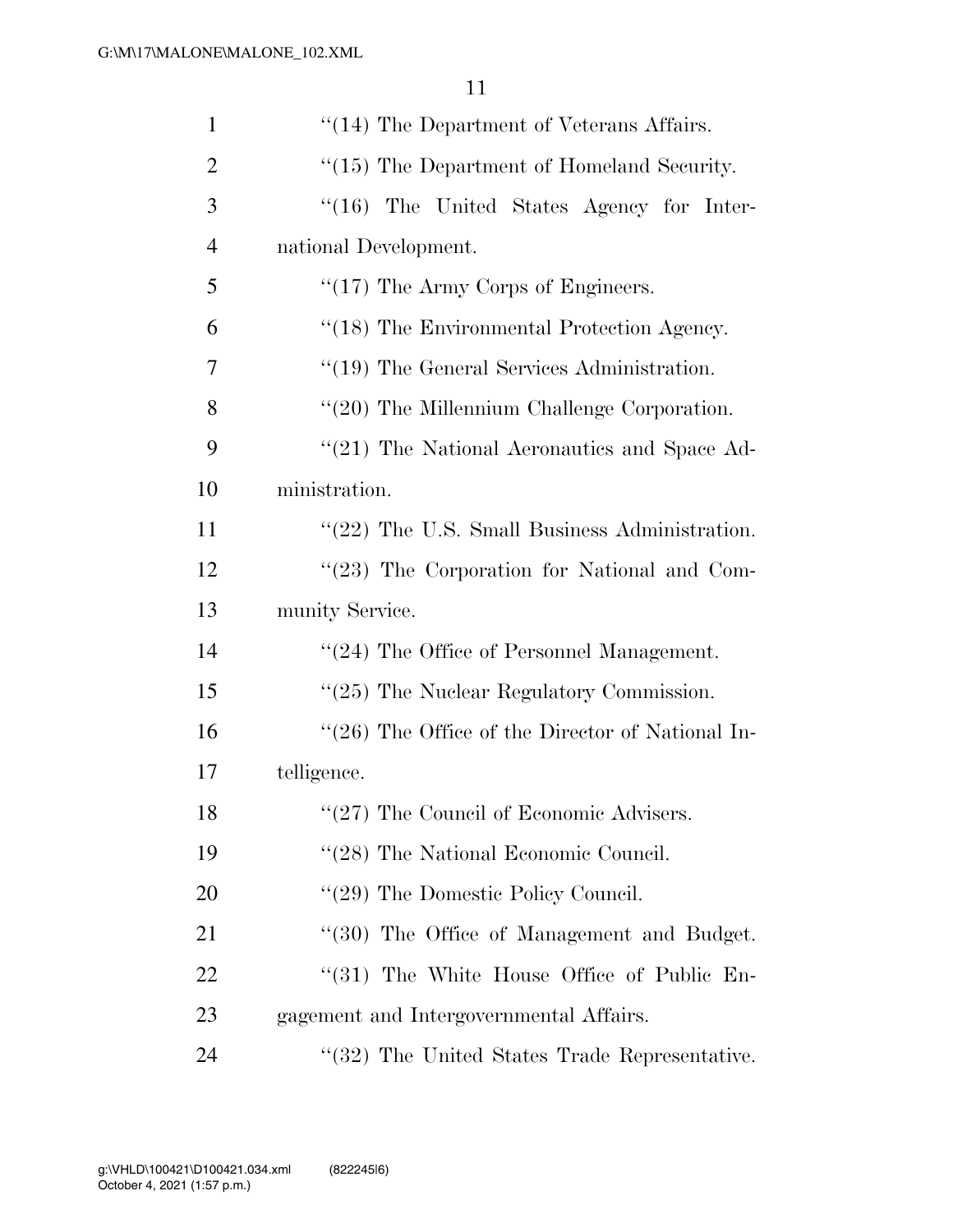1 ''(33) Such agencies or offices as the President, Chair, or steering committee shall designate.

 ''(d) ADMINISTRATION.—The Director of the Office of Management and Budget shall provide administrative support and additional resources, as appropriate, to the Council. Agencies shall assist and provide information to the Council deemed necessary by the Chair or the steering committee to carry out its functions. Each such agency shall pay its own expenses related to participating as members of the Council.

 ''(e) COUNCIL STRUCTURE.—The Chair and steering committee may establish task forces and working groups as needed.

14 ""(f) MISSION AND FUNCTION OF THE COUNCIL. The Council shall coordinate across Federal agencies and offices, and in partnership with State and local govern- ments, academic and research institutions, and the private and nonprofit sectors to do the following:

 ''(1) Facilitate the organization and deployment of a government-wide approach to combat the cli-mate crisis.

22 ''(2) Develop, recommend, coordinate inter- agency efforts on, and track implementation of Fed-eral Government actions to—

25  $\langle (A) \rangle$  reduce climate pollution;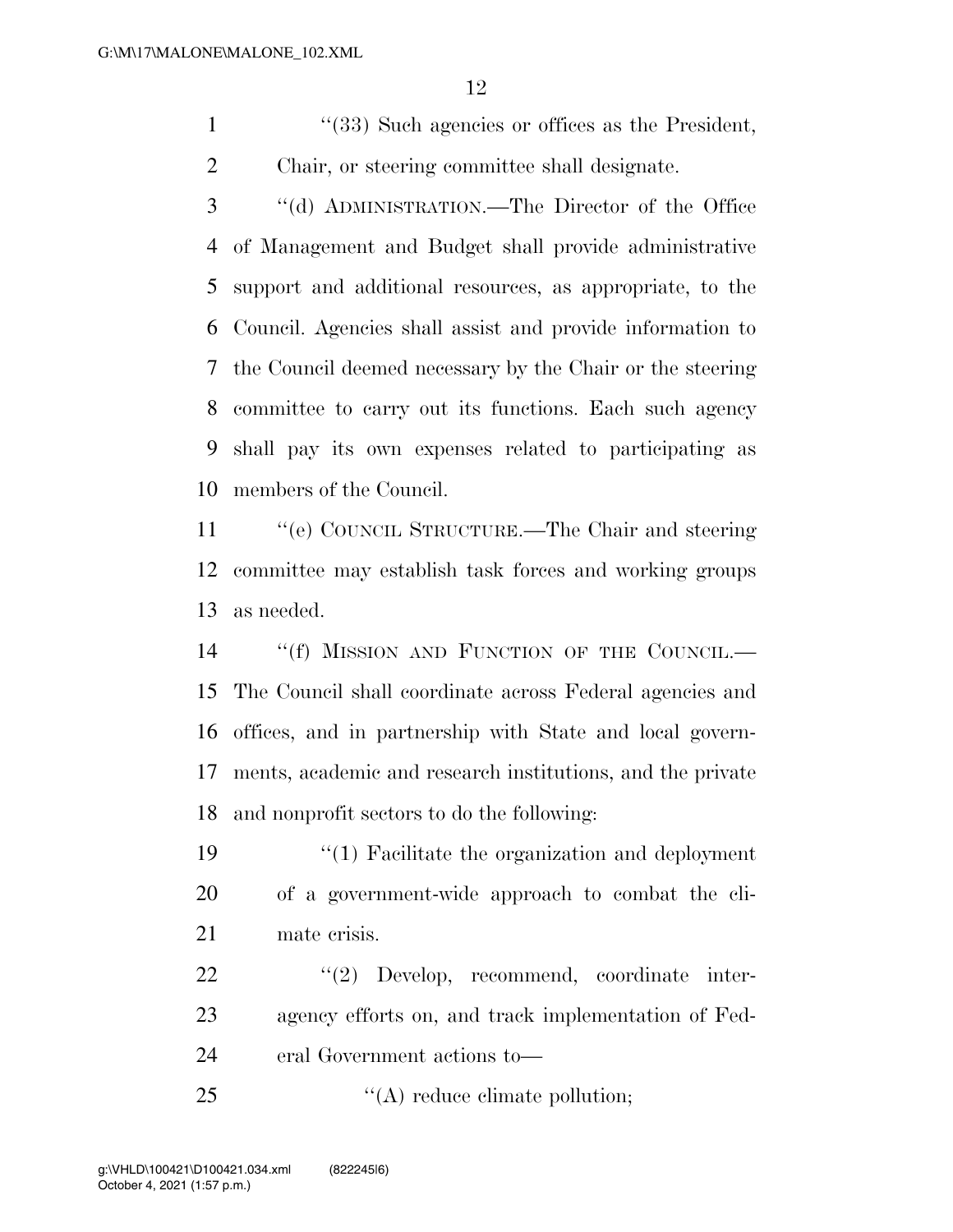| $\mathbf{1}$   | $\lq\lq$ ) increase resilience to the impacts of       |
|----------------|--------------------------------------------------------|
| $\overline{2}$ | climate change;                                        |
| 3              | $\lq\lq$ (C) protect public health;                    |
| $\overline{4}$ | "(D) conserve lands, waters, oceans, and               |
| 5              | biodiversity;                                          |
| 6              | "(E) deliver environmental justice; and                |
| 7              | $\lq\lq(F)$ spur well-paying union jobs and eco-       |
| 8              | nomic growth.                                          |
| 9              | "(3) Provide expertise to assist regional, State,      |
| 10             | Tribal, territorial, and local action to-              |
| 11             | $\lq\lq$ reduce climate pollution;                     |
| 12             | $\lq\lq$ increase resilience to the impacts of         |
| 13             | climate change;                                        |
| 14             | $\lq\lq$ (C) protect public health;                    |
| 15             | "(D) conserve lands, waters, oceans, and               |
| 16             | biodiversity;                                          |
| 17             | "(E) deliver environmental justice; and                |
| 18             | " $(F)$ spur well-paying union jobs and eco-           |
| 19             | nomic growth.                                          |
| 20             | $\lq(4)$ Integrate climate change science in policies  |
| 21             | and planning, where appropriate, of agencies and       |
| 22             | the private sector, including by developing and de-    |
| 23             | ploying of innovative, actionable, and accessible Fed- |
| 24             | eral climate change-related information, data, and     |
| 25             | tools.                                                 |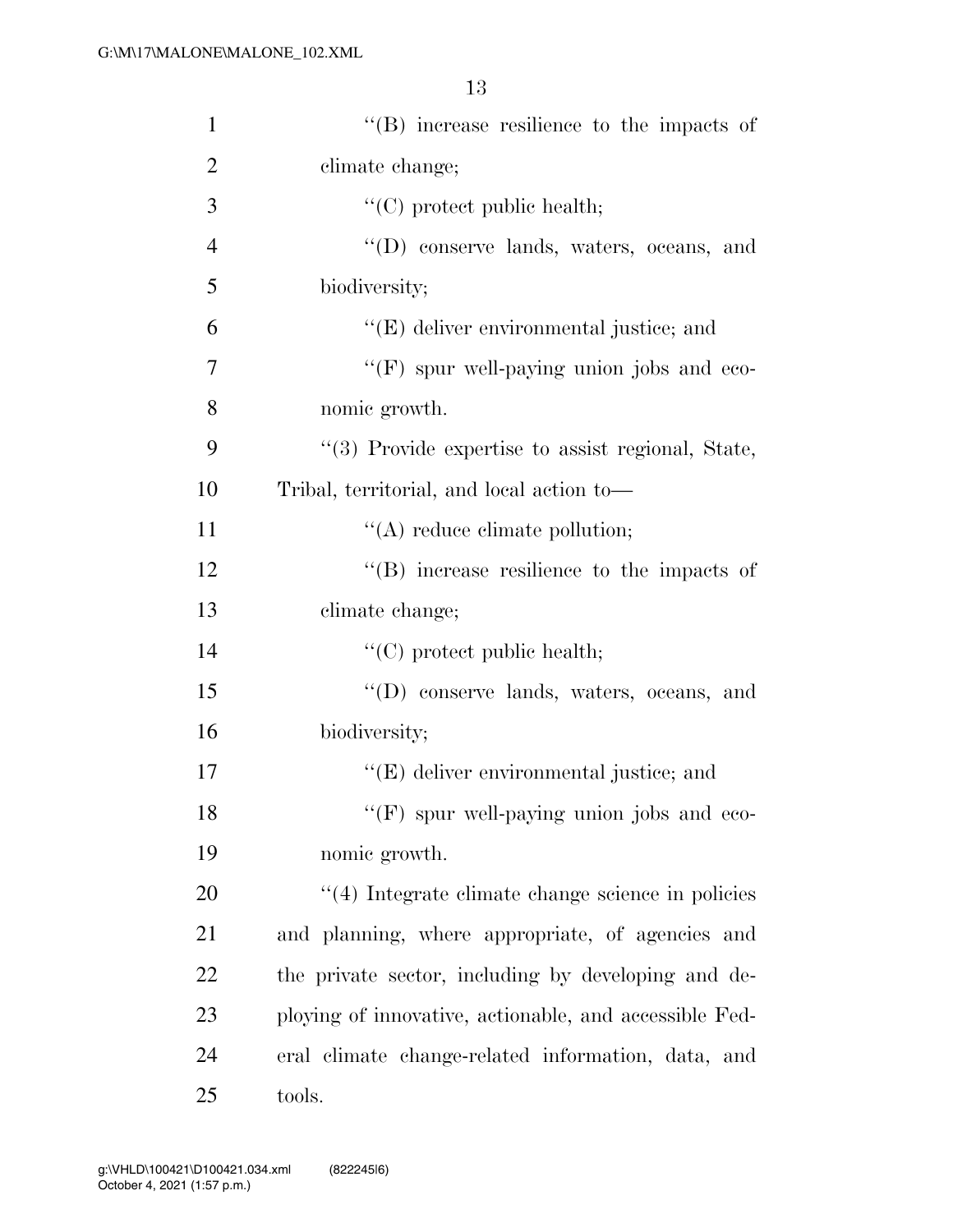| $\mathbf{1}$   | $\lq(5)$ To the extent permitted by law, prioritize                                                                  |
|----------------|----------------------------------------------------------------------------------------------------------------------|
| $\overline{2}$ | action on climate change in their policy-making,                                                                     |
| 3              | budget processes, contracting and procurement, and                                                                   |
| $\overline{4}$ | engagement with governments, workers, commu-                                                                         |
| 5              | nities, and the private sector.                                                                                      |
| 6              | $\cdot\cdot$ (6) Carry out such other functions as the Di-                                                           |
| 7              | rector may determine necessary.".                                                                                    |
| 8              | (b) TECHNICAL AND CONFORMING AMENDMENT.                                                                              |
| 9              | The table of sections for chapter 3 of title 5, United States                                                        |
| 10             | Code, is amended by adding at the end the following new                                                              |
| 11             | items:                                                                                                               |
|                | "SUBCHAPTER III-GOVERNMENT-WIDE COORDINATION ON CLIMATE CHANGE                                                       |
|                |                                                                                                                      |
|                | "321. Definitions.<br>"322. Agency climate action plans required.<br>"323. Council on Federal Agency Climate PREP.". |
| 12             | SEC. 3. WHITE HOUSE OFFICE OF DOMESTIC CLIMATE POL-                                                                  |
| 13             | ICY.                                                                                                                 |
| 14             | (a) ESTABLISHMENT.—There is established, within                                                                      |
| 15             | the Executive Office of the President, the Office of Domes-                                                          |
| 16             | tic Climate Policy (in this section referred to as the "Of-                                                          |
| 17             | fice".                                                                                                               |
| 18             | (b) NATIONAL CLIMATE ADVISOR.—                                                                                       |
| 19             | (1) IN GENERAL.—The Office shall be headed                                                                           |
| <b>20</b>      | by the National Climate Advisor (in this section re-                                                                 |
| 21             | ferred to as the "Advisor") who shall be appointed                                                                   |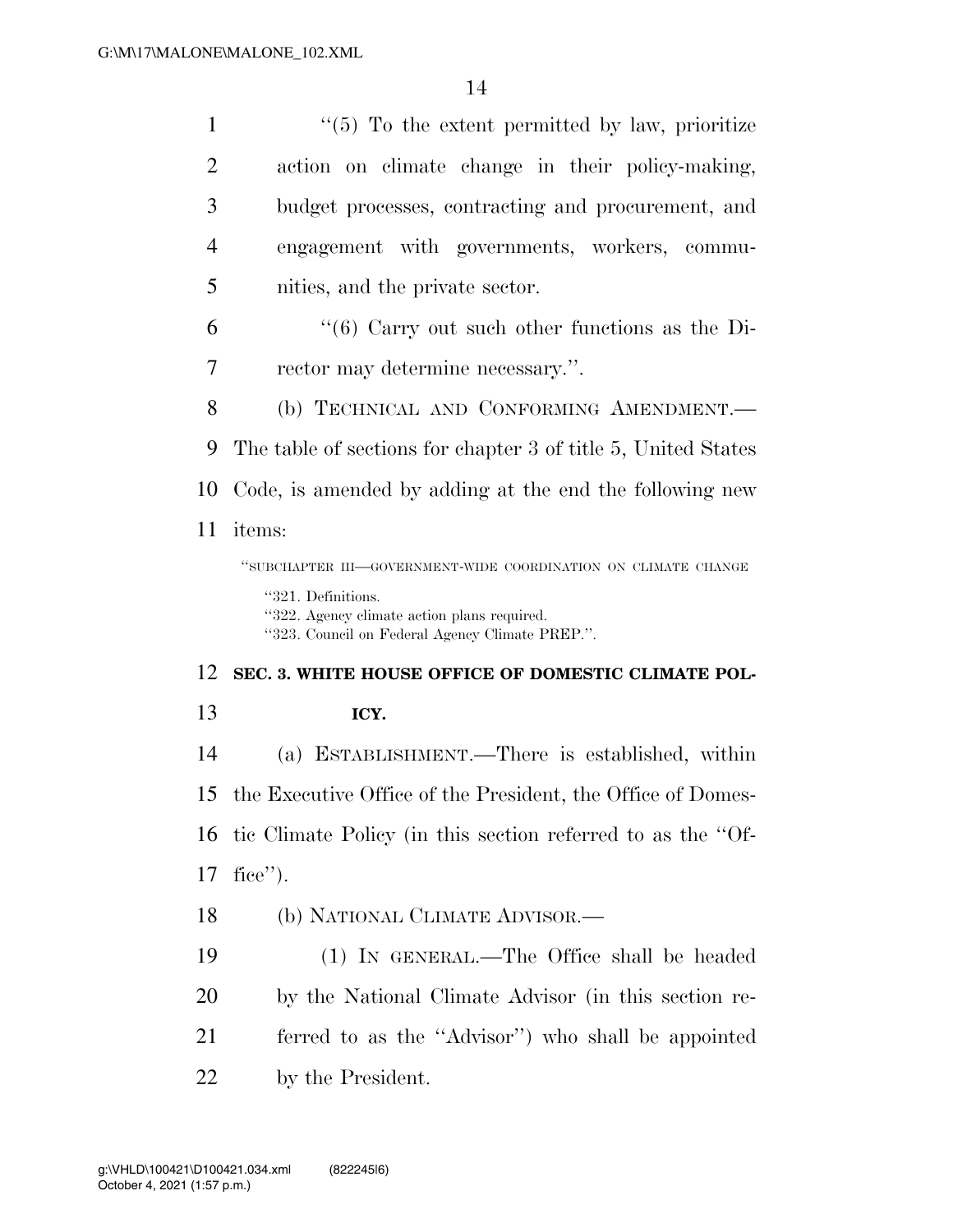| $\mathbf{1}$   | (2) POSITION.—The Advisor shall hold office at              |
|----------------|-------------------------------------------------------------|
| 2              | the pleasure of the President.                              |
| 3              | (3) PAY AND ALLOWANCES.—The Advisor shall                   |
| $\overline{4}$ | be entitled to receive the same pay and allowances          |
| 5              | as are provided for level II of the Executive Schedule      |
| 6              | under section 5313 of title 5, United States Code.          |
| 7              | (c) DUTIES OF THE NATIONAL CLIMATE ADVISOR.—                |
| 8              | Subject to the authority, direction, and control of the     |
| 9              | President, the Advisor shall—                               |
| 10             | (1) coordinate the policymaking process with re-            |
| 11             | spect to domestic climate policy issues;                    |
| 12             | (2) coordinate domestic climate policy advice to            |
| 13             | the President;                                              |
| 14             | (3) ensure that domestic climate policy deci-               |
| 15             | sions and programs are consistent with the stated           |
| 16             | goals of the President and that those goals are being       |
| 17             | effectively pursued; and                                    |
| 18             | (4) monitor implementation of the domestic cli-             |
| 19             | mate policy agenda of the President.                        |
| 20             | (d) POWERS OF THE ADVISOR.—The Advisor may,                 |
| 21             | for the purposes of carrying out the functions of the Advi- |
| 22             | sor under this section—                                     |
| 23             | (1) subject to the civil service and classification         |
| 24             | laws, select, appoint, employ, and fix the compensa-        |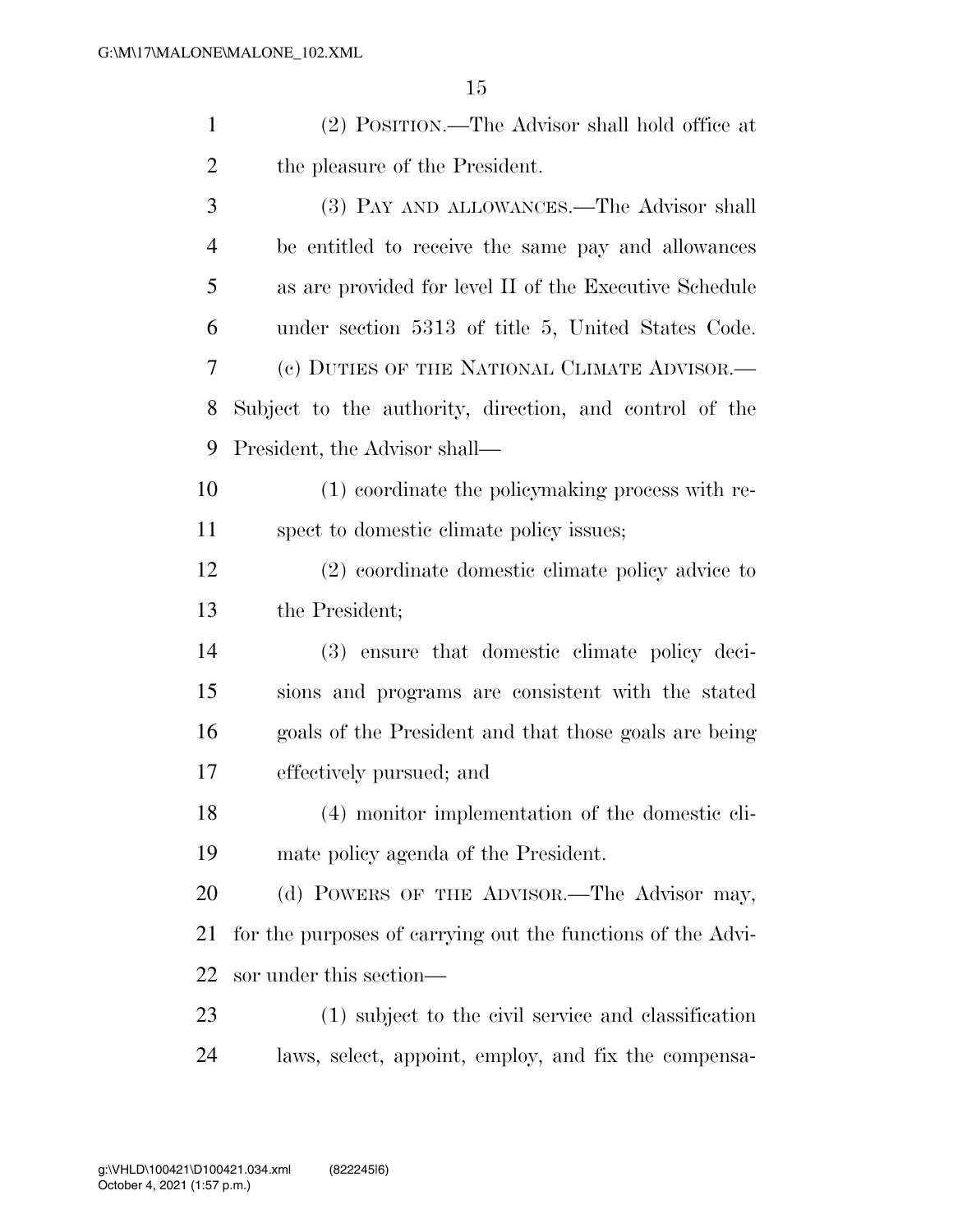tion of such officers and employees as are necessary and prescribe their duties;

 (2) employ experts and consultants in accord- ance with section 3109 of title 5, United States, Code, and compensate individuals so employed for each day (including travel time) at rates not in ex- cess of the maximum rate of basic pay for grade GS–15 as provided in section 5332 of such title, and while such experts and consultants are so serving away from their homes or regular place of business, to pay such employees travel expenses and per diem in lieu of subsistence at rates authorized by section 5703 of such title 5 for persons in Federal Govern-ment service employed intermittently;

 (3) promulgate such rules and regulations as may be necessary to carry out the functions, powers, and duties vested in the Advisor;

 (4) utilize, with their consent, the services, per-sonnel, and facilities of other Federal agencies;

 (5) enter into and perform such contracts, leases, cooperative agreements, or other transactions as may be necessary in the conduct of the work of the Office and on such terms as the Advisor may de- termine appropriate, with any Federal agency, or with any public or private person or entity;